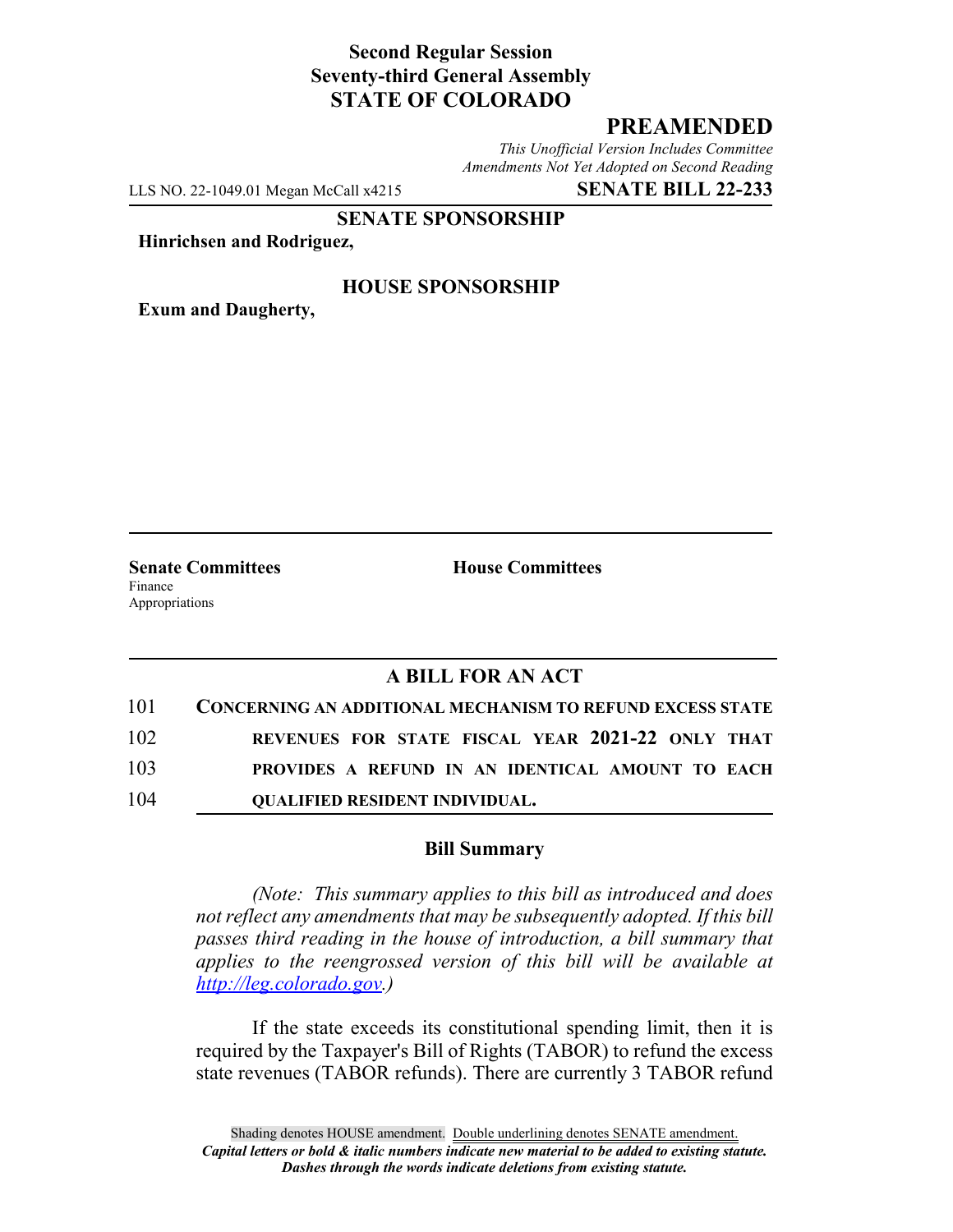mechanisms: Reimbursement to counties for the senior homestead exemption, a temporary income tax rate reduction, and a sales tax refund.

The bill establishes a temporary fourth TABOR refund mechanism for excess state revenues from all sources for state fiscal year 2021-22. Under this mechanism, if the amount of excess state revenues exceeds the projected total amount of TABOR refunds issued as reimbursement to counties for the senior homestead exemption and, if applicable, through the temporary income tax rate reduction, then on or before September 30, 2022, the state treasurer is required to issue refund checks to every qualified individual in an identical amount. The amount of the refund is \$400 for every qualified individual who files a single income tax return or who receives a property tax, rent, or heat credit rebate and \$800 for each pair of qualified individuals who file a joint income tax return or who receive a property tax, rent, or heat credit rebate; except that the executive director of the department of revenue has the authority to adjust these amounts to avoid refunding more excess state revenues than are required to be refunded based on the amount or anticipated amount of excess state revenues set forth in the state controller's certification of state revenues.

"Qualified individual" is defined for purposes of the bill as a natural person who is a Colorado resident for the entire 2021income tax year and files a state income tax return for the 2021 income tax year or receives a property tax, rent, or heat credit rebate.

1 *Be it enacted by the General Assembly of the State of Colorado:*

2 **SECTION 1.** In Colorado Revised Statutes, 39-21-113, **add** (31)

3 as follows:

 **39-21-113. Reports and returns - rule - repeal.** (31) (a) NOTWITHSTANDING THE PROVISIONS OF THIS SECTION, IN ORDER FOR CALL CENTER SUPPORT TO BE PROVIDED AS IT RELATES TO THE REFUND OF EXCESS STATE REVENUES FROM ALL SOURCES SET FORTH IN SECTION 39-22-2004, THE EXECUTIVE DIRECTOR MAY SUPPLY THE DEPARTMENT OF PERSONNEL OR A THIRD-PARTY VENDOR CONTRACTED TO PROVIDE THE CALL CENTER SERVICES WITH INFORMATION NECESSARY FOR SUPPORT TO BE FACILITATED AND PROVIDED TO TAXPAYERS. ANY INFORMATION PROVIDED TO THE DEPARTMENT OF PERSONNEL OR A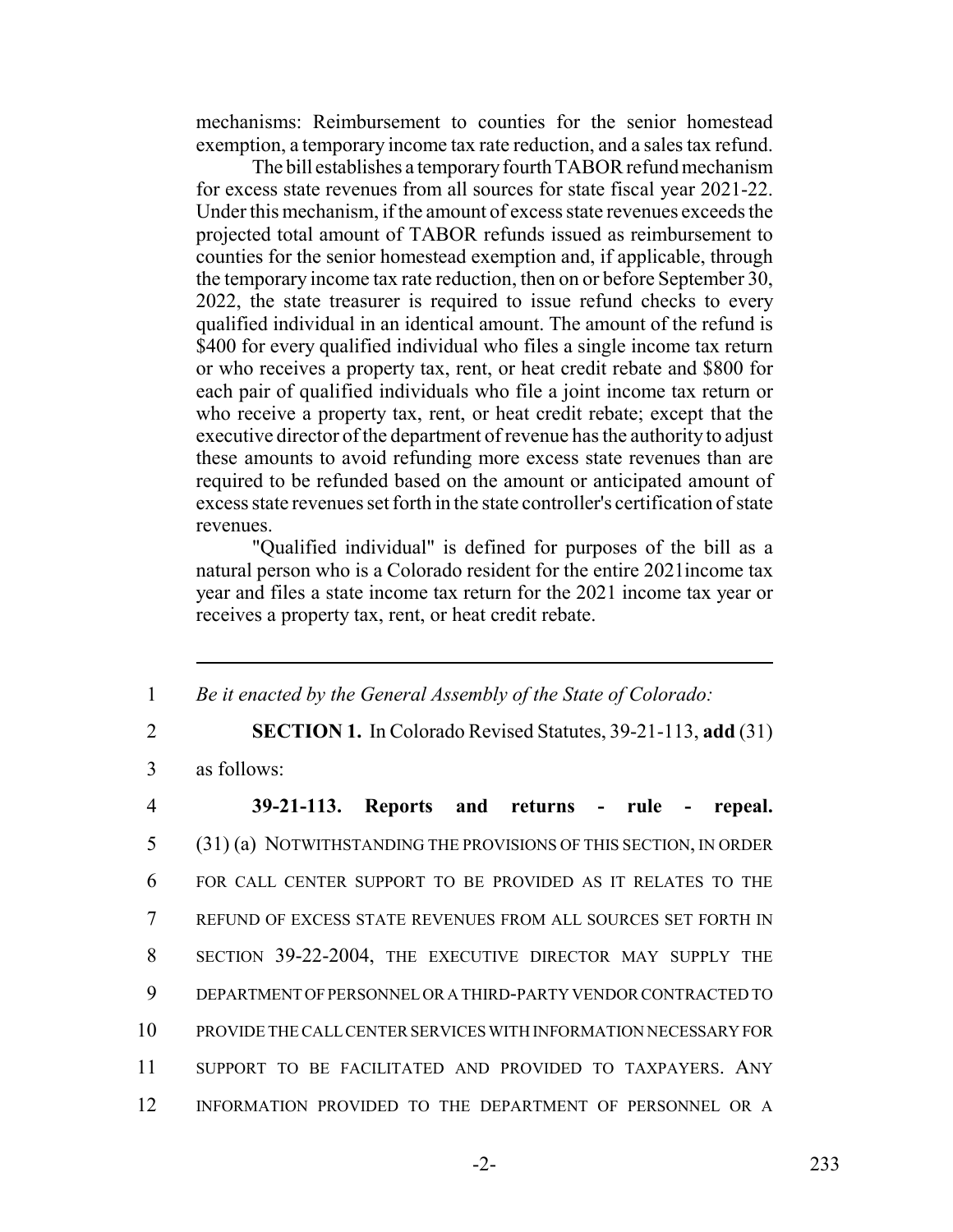THIRD-PARTY VENDOR CONTRACTED TO PROVIDE THE CALL CENTER SERVICES PURSUANT TO THIS SUBSECTION (31)(a) REMAINS CONFIDENTIAL, AND ALL PERSONS WITHIN THE DEPARTMENT OF PERSONNEL OR EMPLOYEES OF A THIRD-PARTY VENDOR ARE SUBJECT TO THE LIMITATIONS SET FORTH IN SUBSECTION (4) OF THIS SECTION AND THE PENALTIES CONTAINED IN SUBSECTION (6) OF THIS SECTION.

 (b) THIS SUBSECTION (31) IS REPEALED, EFFECTIVE JULY 1, 2027. **SECTION 2.** In Colorado Revised Statutes, **add** 39-22-2004 as follows:

 **39-22-2004. Temporary refund of excess state revenues from all sources - definitions - repeal.** (1) AS USED IN THIS SECTION, UNLESS 12 THE CONTEXT OTHERWISE REQUIRES:

 (a) "ADDITIONAL EXCESS STATE REVENUES" MEANS THE TOTAL AMOUNT OF THE STATE REVENUES IN EXCESS OF THE LIMITATION ON STATE FISCAL YEAR SPENDING IMPOSED BY SECTION 20 (7)(a) OF ARTICLE X OF THE STATE CONSTITUTION THAT THE STATE IS REQUIRED TO REFUND 17 UNDER SECTION 20 (7)(d) OF ARTICLE X OF THE STATE CONSTITUTION, 18 INCLUDING ANY AMOUNT SPECIFIED IN SECTION 24-77-103.8, AND THAT EXCEEDS THE AMOUNTS PROJECTED TO BE REFUNDED AS REQUIRED BY SECTION 39-3-209, SECTION 39-22-627, OR BOTH OF SAID SECTIONS FOR 21 THE STATE FISCAL YEAR COMMENCING ON JULY 1, 2021.

 (b) "QUALIFIED INDIVIDUAL" MEANS A NATURAL PERSON WHO IS A RESIDENT OF THE STATE FOR THE ENTIRE INCOME TAX YEAR COMMENCING ON JANUARY 1, 2021, AND WHO, BY MIDNIGHT ON OR 25 BEFORE JUNE 30, 2022, FILES A STATE INCOME TAX RETURN FOR THAT INCOME TAX YEAR OR IS AWARDED A GRANT PURSUANT TO ARTICLE 31 OF 27 THIS TITLE 39.

-3- 233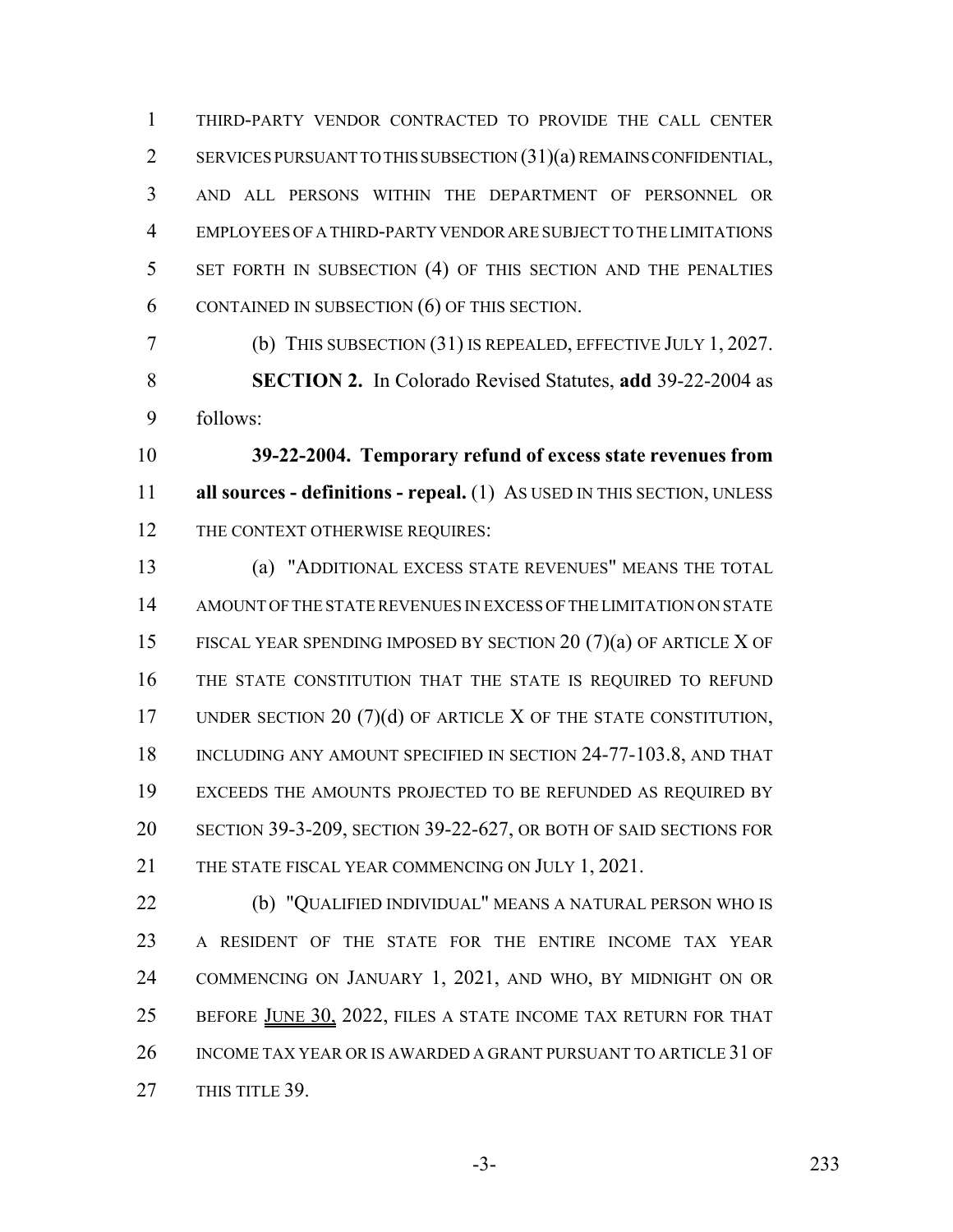(c) "TEMPORARY REFUND AMOUNT" MEANS:

 (I) FOUR HUNDRED DOLLARS FOR A QUALIFIED INDIVIDUAL FILING A SINGLE STATE INCOME TAX RETURN OR WHO RECEIVES AN AWARD OF A GRANT PURSUANT TO ARTICLE 31 OF THIS TITLE 39 AND EIGHT HUNDRED DOLLARS FOR TWO QUALIFIED INDIVIDUALS FILING A JOINT STATE INCOME TAX RETURN OR WHO RECEIVE AN AWARD OF A GRANT PURSUANT TO ARTICLE 31 OF THIS TITLE 39; OR

**(II)** THE ADJUSTED AMOUNT SET BY THE EXECUTIVE DIRECTOR 9 PURSUANT TO SUBSECTION  $(2)(d)$  OF THIS SECTION.

10 (2) (a) IF, FOR THE STATE FISCAL YEAR COMMENCING ON JULY 1, 11 2021, THERE ARE ADDITIONAL EXCESS STATE REVENUES, THEN THERE SHALL BE ALLOWED A REFUND TO EACH QUALIFIED INDIVIDUAL OF THE TEMPORARY REFUND AMOUNT.

 (b) IF THE REQUIREMENTS SET FORTH IN SUBSECTION (2)(a) OF THIS SECTION ARE MET, THEN NO LATER THAN SEPTEMBER 30, 2022, THE STATE TREASURER SHALL ISSUE TO EACH QUALIFIED INDIVIDUAL AND TO EACH JOINT FILING OR GRANT RECEIVING PAIR OF QUALIFIED INDIVIDUALS A REIMBURSEMENT WARRANT FOR THE APPLICABLE TEMPORARY REFUND AMOUNT PAID FROM THE GENERAL FUND.

**(c)** ON OR BEFORE AUGUST 1, 2022, THE EXECUTIVE DIRECTOR SHALL CERTIFY AND SUBMIT TO THE STATE TREASURER THE TEMPORARY REFUND AMOUNT AND A LIST OF QUALIFIED INDIVIDUALS TO RECEIVE THE REFUND OF EXCESS STATE REVENUES FROM ALL SOURCES UNDER THIS SECTION, WHICH LIST MUST INCLUDE THE MAILING ADDRESSES PROVIDED ON THE QUALIFIED INDIVIDUALS' INCOME TAX RETURNS OR ON THE FORMS PRESCRIBED BY THE DEPARTMENT FOR GRANTS AUTHORIZED UNDER 27 ARTICLE 31 OF THIS TITLE 39.

-4- 233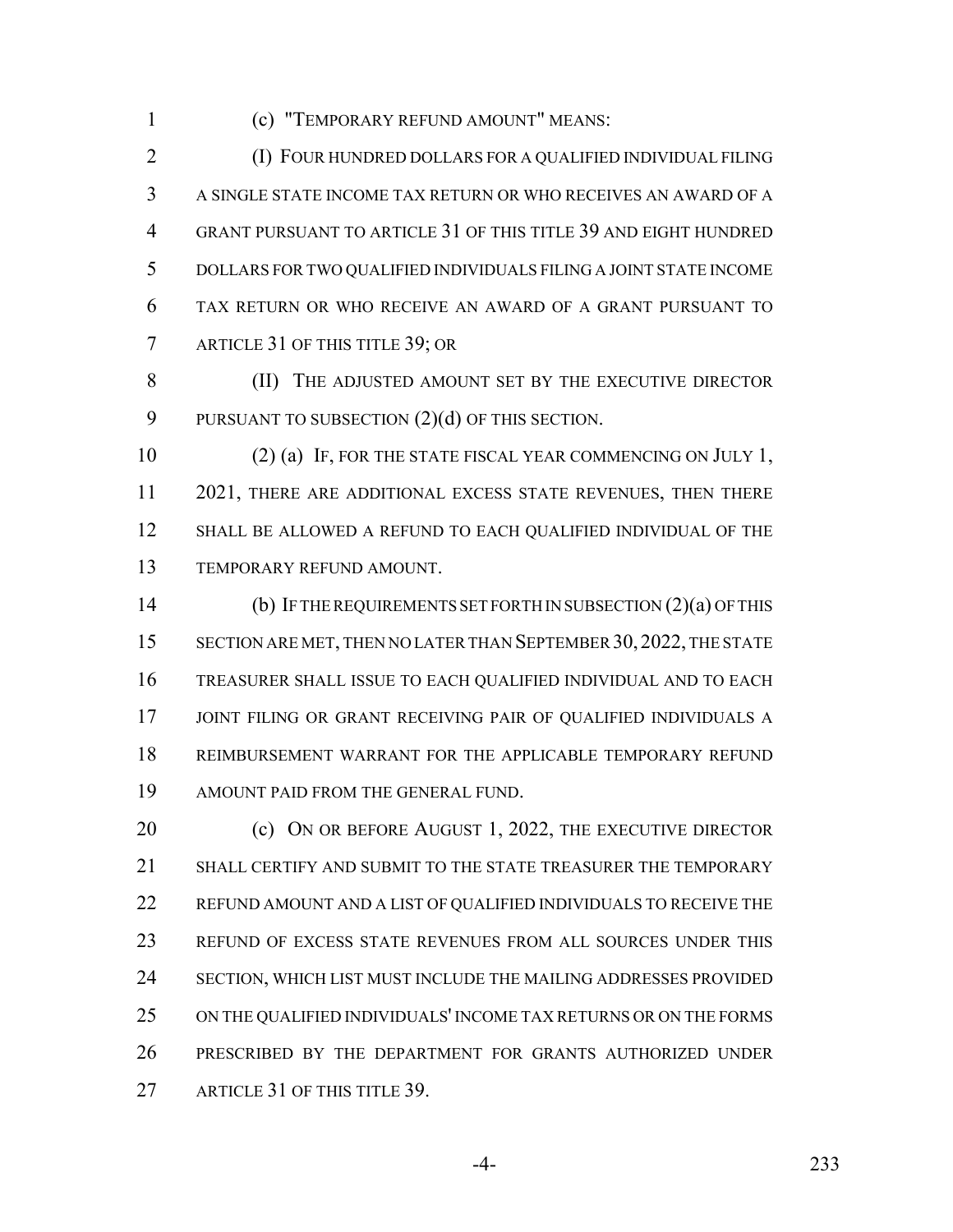(d) ON OR AFTER JULY 1, 2022, BUT BEFORE AUGUST 1, 2022, THE EXECUTIVE DIRECTOR, IN CONSULTATION WITH LEGISLATIVE COUNCIL STAFF AND THE STATE CONTROLLER, MAY DETERMINE THAT THE TEMPORARY REFUND AMOUNT SET FORTH IN SUBSECTION (1)(c)(I) OF THIS SECTION NEEDS TO BE ADJUSTED BASED ON THE STATE REVENUES IN EXCESS OF THE LIMITATION OF STATE FISCAL YEAR SPENDING IMPOSED BY SECTION 20 (7)(a) OF ARTICLE X OF THE STATE CONSTITUTION THAT THE 8 STATE IS REQUIRED TO REFUND UNDER SECTION 20(7)(d) OF ARTICLE X OF THE STATE CONSTITUTION, INCLUDING ANY AMOUNT SPECIFIED IN SECTION 24-77-103.8, THAT ARE INCLUDED IN, OR ANTICIPATED TO BE INCLUDED IN, THE STATE CONTROLLER'S CERTIFICATION OF STATE REVENUES PREPARED 12 IN ACCORDANCE WITH SECTION 24-77-103.6 (1)(b) FOR STATE FISCAL YEAR 2021-22; EXCEPT THAT ANY ADJUSTMENT SHALL NOT CAUSE REFUND 14 AMOUNTS UNDER THIS SECTION TO EXCEED THE AMOUNTS SET FORTH IN 15 SUBSECTION  $(1)(c)(I)$  of this section. If the executive director DETERMINES THAT AN ADJUSTMENT TO THE TEMPORARY REFUND AMOUNT 17 SET FORTH IN SUBSECTION  $(1)(c)(I)$  OF THIS SECTION SHOULD BE MADE, THE EXECUTIVE DIRECTOR SHALL MAKE THE ADJUSTMENT IN A MANNER THAT MAINTAINS AN EQUAL TEMPORARY REFUND FOR EVERY QUALIFIED 20 INDIVIDUAL THAT IS DOUBLED FOR EACH PAIR OF QUALIFIED INDIVIDUALS FILING A JOINT RETURN OR FILING JOINTLY FOR A GRANT PURSUANT TO 22 ARTICLE 31 OF THIS TITLE 39.

23 (3) THE REFUND OF EXCESS STATE REVENUES FROM ALL SOURCES ALLOWED UNDER THIS SECTION IS A REASONABLE METHOD OF REFUNDING 25 A PORTION OF THE EXCESS STATE REVENUES REQUIRED TO BE REFUNDED 26 IN ACCORDANCE WITH SECTION 20  $(7)(d)$  of article X of the state CONSTITUTION.

-5- 233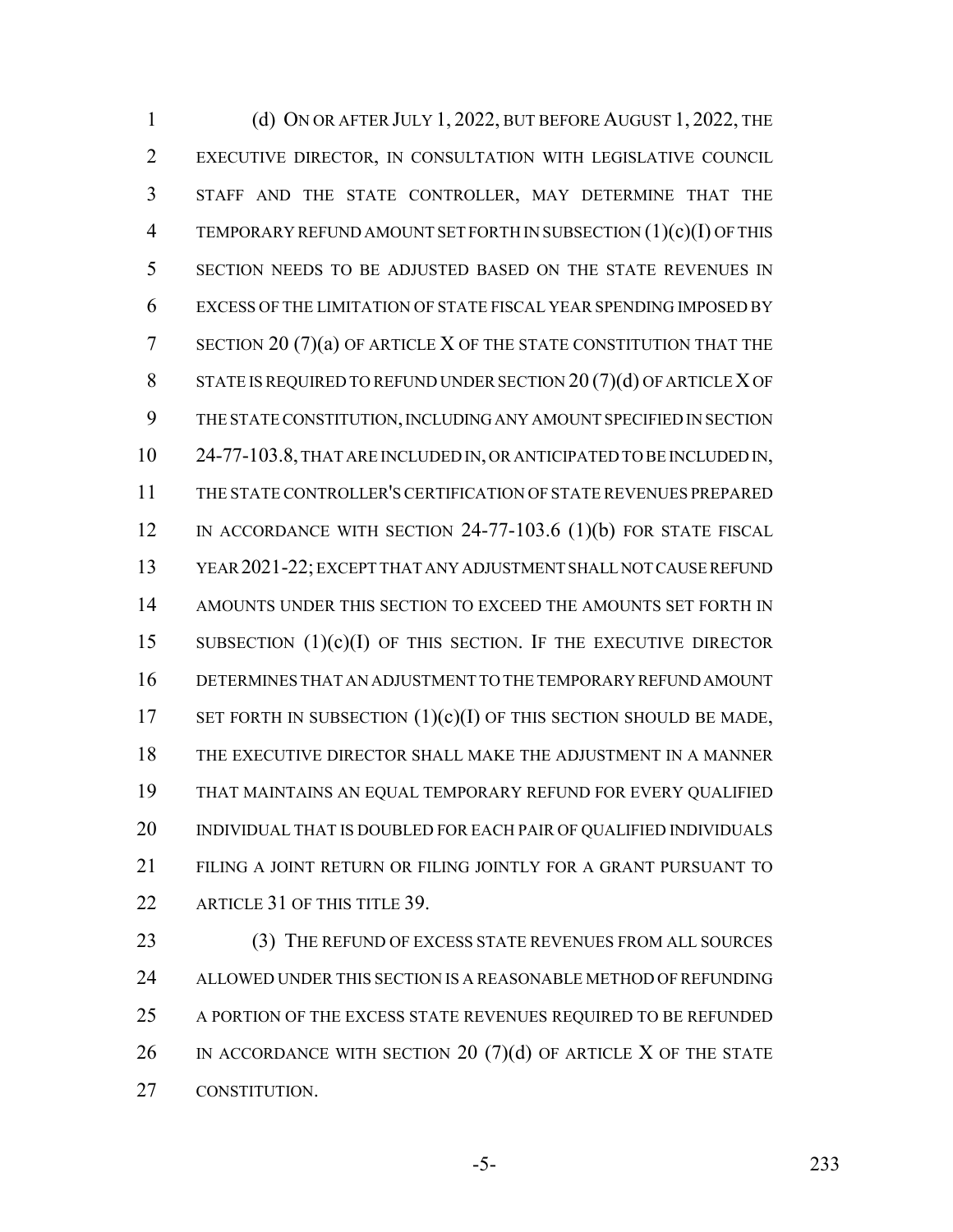(4) (a) THE REFUND OF EXCESS STATE REVENUE FROM ALL SOURCES ALLOWED TO ANY QUALIFIED INDIVIDUAL UNDER THIS SECTION SHALL NOT BE REPORTED BY THE DEPARTMENT OF REVENUE AS A PAYMENT OF A REFUND, CREDIT, OR OFFSET OF STATE INCOME TAXES TO THE QUALIFIED INDIVIDUAL IN ANY INFORMATION RETURN REQUIRED TO BE FILED PURSUANT TO FEDERAL LAW.

 (b) THE REFUND OF EXCESS STATE REVENUE FROM ALL SOURCES SET FORTH IN THIS SECTION IS SUBJECT TO THE PROVISIONS UNDER SECTION 39-21-108 FOR A QUALIFIED INDIVIDUAL TO THE EXTENT OF ANY UNPAID BALANCE OR UNPAID DEBT AS SET FORTH IN SECTION 39-21-108 (3).

(c) A TAX PREPARER IS NOT LIABLE IF THE PREPARER IS UNABLE TO

12 FILE A TAXPAYER'S 2021 STATE INCOME TAX RETURN BY JUNE 30, 2022,

WHEN A TAXPAYER TIMELY FILED, AND WAS GRANTED, A TAX EXTENSION

- 14 AS LONG AS THE TAX PREPARER FILES THE TAX RETURN BY OCTOBER 17,
- 2022.

(5) THIS SECTION IS REPEALED, EFFECTIVE JULY 1, 2027.

 **SECTION 3.** In Colorado Revised Statutes, 39-22-605, **amend** 18 (2)(c), (7)(a), (8)(a), and (8)(b)(II) as follows:

 **39-22-605. Failure by individual to pay estimated income tax.** (2) As used in this section, unless the context otherwise requires:

 (c) "Tax" or "tax liability" means the tax imposed under this article minus the credits against tax provided by this article other than the credits against tax for withholding pursuant to sections 39-22-601 (4), 24 39-22-604, and 39-22-604.5 and THE credits against tax for the sales tax refund pursuant to section 39-22-2003 AND THE REFUND OF EXCESS STATE REVENUES FROM ALL SOURCES PURSUANT TO SECTION 39-22-2004.

27 (7) (a) No addition to tax shall be imposed under subsection  $(3)$